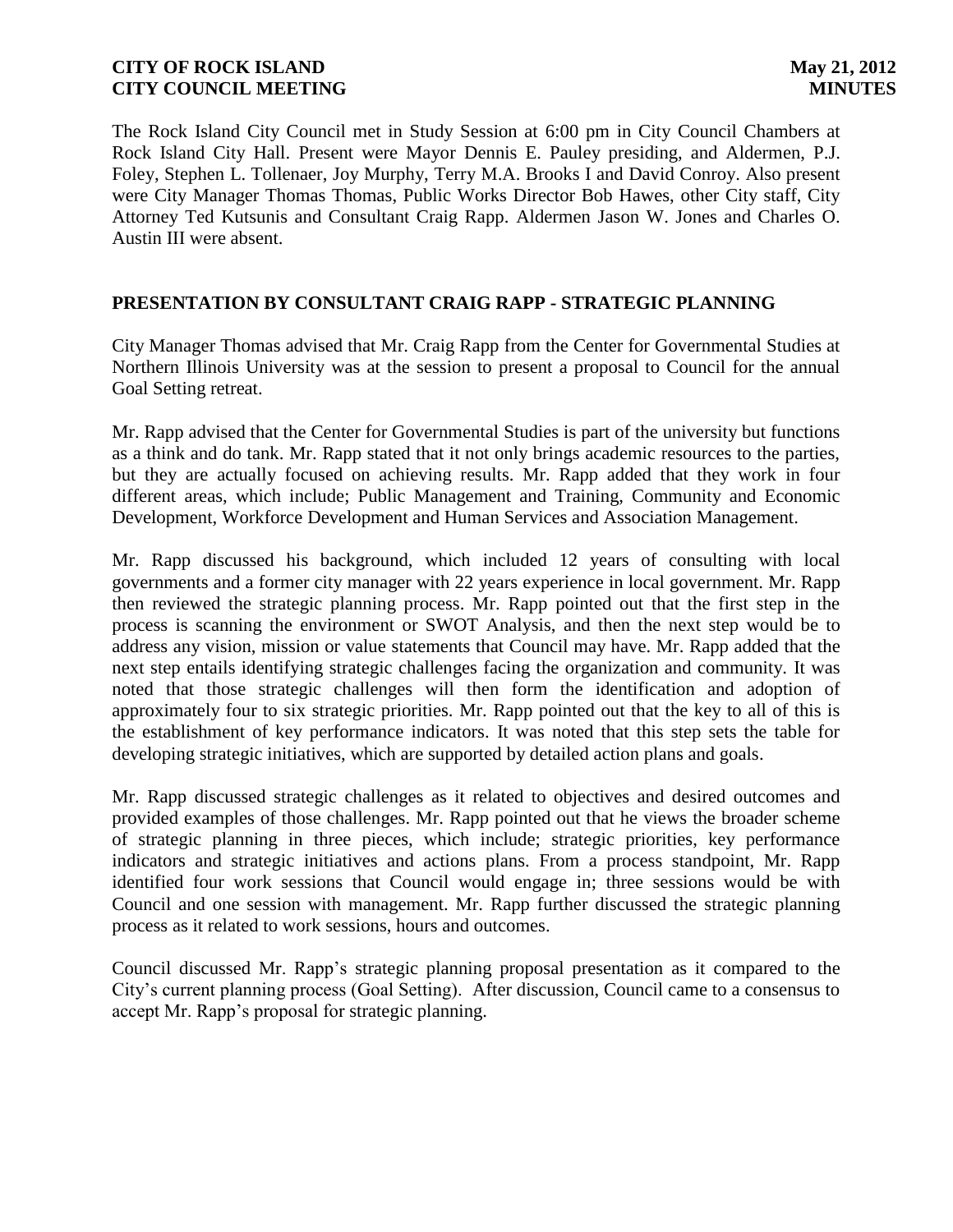### **ADJOURNMENT**

A motion made by Alderman Foley and seconded by Alderman Conroy to adjourn the meeting carried by the following Aye and No vote. Those voting Aye being Alderman Foley, Alderman Tollenaer, Alderwoman Murphy, Alderman Brooks and Alderman Conroy; those voting No, none. The meeting was adjourned at 6:30 pm.

> \_\_\_\_\_\_\_\_\_\_\_\_\_\_\_\_\_\_\_\_\_\_\_\_\_\_\_\_\_\_ Aleisha L. Patchin, City Clerk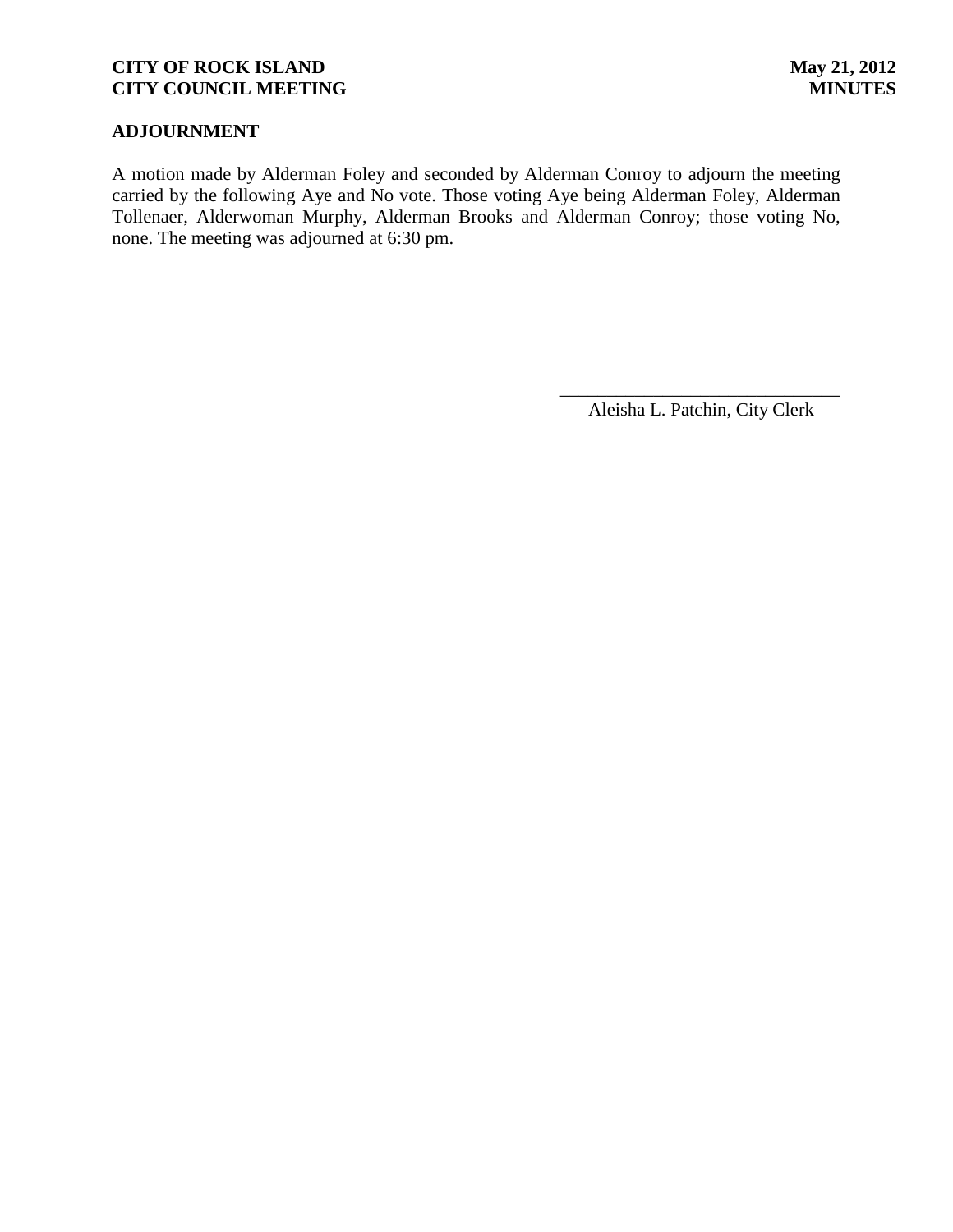Rock Island City Council met in regular session at 6:45 pm in Council Chambers of Rock Island City Hall. Present were Mayor Dennis E. Pauley presiding, and Aldermen, P. J. Foley, Stephen L. Tollenaer, Joy Murphy, Terry M.A. Brooks I and David Conroy. Also present were City Manager Thomas Thomas and City Attorney Ted Kutsunis. Aldermen Jason W. Jones and Charles O. Austin III were absent.

#### **Introductory Proceedings**

Mayor Pauley called the meeting to order and led in the Pledge of Allegiance. Alderman Brooks gave the Invocation.

# Agenda Item #5 **Minutes of the meeting of May 14, 2012.**

A motion was made by Alderman Foley and seconded by Alderwoman Murphy to approve the Minutes of the meeting of May 14, 2012 as printed. The motion carried by the following Aye and No vote; those voting Aye being, Alderman Foley, Alderman Tollenaer, Alderwoman Murphy, Alderman Brooks and Alderman Conroy; those voting No, none.

# Agenda Item #6 **Update Rock Island by Mayor Pauley.**

Mayor Pauley stated that fast action bicycle racing, food and family activities take place at the Quad Cities Criterium on Memorial Day, Monday, May  $28<sup>th</sup>$ . It was noted that this event is presented by the District in conjunction with the Quad Cities Bicycle Club. Mayor Pauley advised that admission is free and for more information, visit [www.quadcitiescriterium.com.](http://www.quadcitiescriterium.com/)

Mayor Pauley indicated that the Neighborhood Partners Spring Quarterly Meeting will be held on Tuesday, May 29<sup>th</sup> at Friendship Manor at 1209 21<sup>st</sup> Avenue. The Mayor added that agenda items will include task force reports, a report on Quad City Alliance for Immigrants & Refugees implementation, a report from attendees of the Neighborhoods USA Conference in Indianapolis, plus reports from the general membership. The Mayor stated that the meeting begins at 6:30 pm. It was noted that for more information, contact Jill Doak at (309) 732-2900.

Mayor Pauley advised that Whitewater Junction Family Aquatic Center's season opening is May  $26<sup>th</sup>$ . The Mayor indicated that Whitewater Junction is a zero-depth to 9 feet deep pool featuring a body slide, tube slide, two drop-slides, tumble buckets, tea-cup, a tot slide and fun for the whole family. It was noted to call (309) 732-SWIM for more information or go to [www.rigov.org.](http://www.rigov.org/)

Mayor Pauley offered that Movie Night Fridays start June  $1<sup>st</sup>$  in Schwiebert Riverfront Park with fun and games, concession stand and pizza by Happy Joe's at 7:30 pm, with the feature presentation starting around 8:30 pm. It was noted that on June 1<sup>st</sup> watch "Judy Moody and the Not Bummer Summer" with summer camp games. Mayor Pauley stated that a \$1.00 donation is requested for each movie.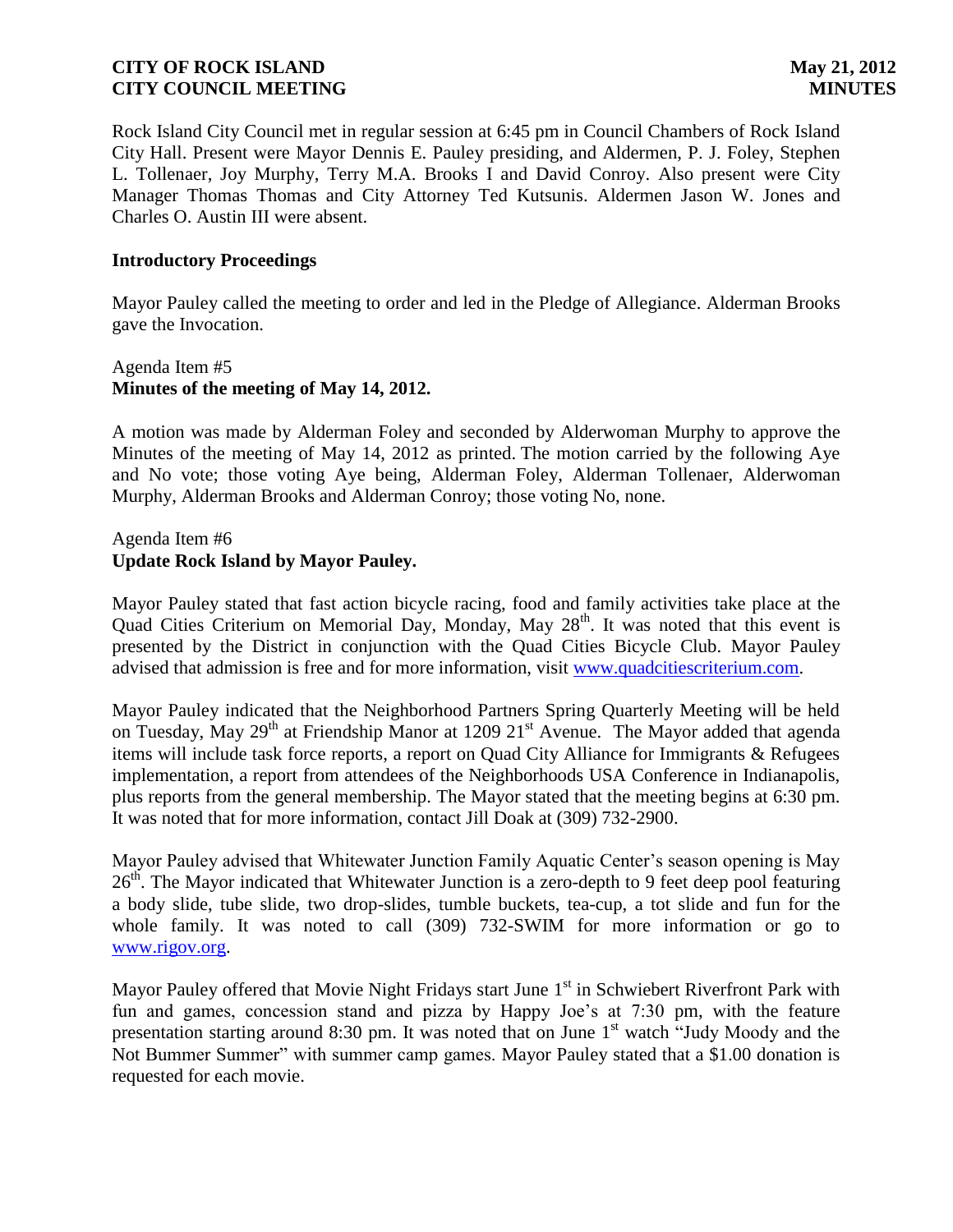Mayor Pauley indicated that free tours of Locks & Dam 15 at the Mississippi River Visitor Center on Arsenal Island begin on May  $26<sup>th</sup>$ . It was noted that the tours are held through September  $3<sup>rd</sup>$  on Saturdays, Sundays & holiday Mondays (weather permitting). Mayor Pauley stated that the tours are at 11:00 am and 2:00 pm and last approximately one hour. It was noted that participants must wear shoes with enclosed toes and heels (tennis shoes are best). Mayor Pauley stated that walking is a part of the tour. It was noted that group sizes are limited and advance reservation is required. Call (309) 794-5338.

Prior to the Presentation of the Preservation Awards, Mayor Pauley slightly changed the order of the Agenda by beginning with Agenda Item #8

#### Agenda Item #8

#### **Proclamation declaring May, 2012 as National Preservation Month.**

Mayor Pauley read the proclamation. Ms. Linda Anderson accepted the proclamation and thanked the Mayor and Council for acknowledging Preservation Month and supporting preservation in Rock Island.

# Agenda Item #7 **Presentation of the Rock Island Historic Preservation Awards.**

Ms. Linda Anderson representing the Rock Island Preservation Society stated that May is National Historic Preservation Month. Ms. Anderson noted that the theme for this year is "Discover America's Hidden Gems."

Ms. Anderson inquired upon Mayor Pauley to join her at the podium for the award ceremony. Ms. Anderson and the Mayor then presented three New Life Awards. The first award was presented to The World Church/Immanuel Lutheran Church at 1923 5<sup>th</sup> Avenue. Mr. Roy Yelder accepted the award for adaptive new use. The next award was presented to Skellington Manor/Masonic Temple at  $420 \, 18^{th}$  Street. Michael and Penni Steen accepted the award for reuse. The last New Life Award was presented to the Rock Island Fire Department for the Central Fire Station Bell restoration at 1313 5<sup>th</sup> Avenue. Rock Island Fire Chief Jim Fobert accepted the award.

A Certificate of Recognition was presented for the house at  $2401 \, 30^{th}$  Street for a porch restoration. Mr. Robert Frink was unable to be at the meeting to accept the award.

Rock Island Economic Growth Corporation was presented with the Historic Preservation Award for three home restorations at 1216  $17<sup>th</sup>$  Street, 821  $21<sup>st</sup>$  Street and 850  $22<sup>nd</sup>$  Street. Brian Hollenback accepted the award. Augustana College was honored with the award for the Old Main Dome restoration at 639 38<sup>th</sup> Street. Kai Swanson accepted the award. Rock Island Economic Growth Corporation was honored for the adaptive reuse and restoration of Jackson Square Apartments at 2411 4<sup>th</sup> Avenue. Brian Hollenback accepted the award.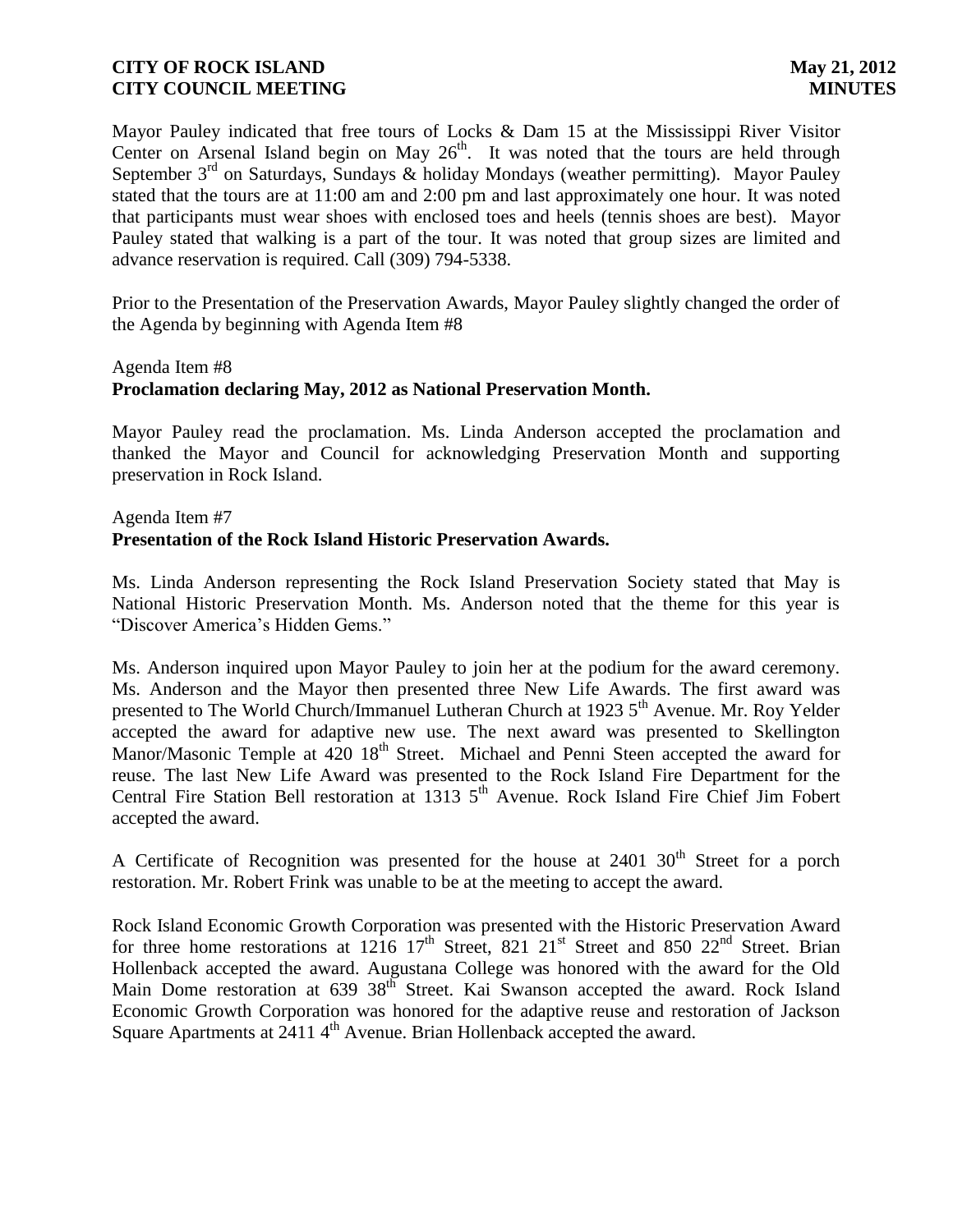# Agenda Item #9 **Proclamation declaring the week of May 21 through May 25, 2012 as Small Business Week.**

Mayor Pauley read the proclamation. No one was at the meeting to accept the proclamation.

# Agenda Item #10 **Proclamation declaring Friday, May 25, 2012 as Boetje Foods Incorporated Day.**

Mayor Pauley stated that although everyone is encouraged to Shop Rock Island, this particular week provides an opportunity to pause and pay tribute to all the individuals who have started a company in Rock Island. Mayor Pauley stated that tonight in honor of National Small Business Week and as part of Rock Island's Business Recognition Program, Boetje Foods, Inc. will be presented with the business recognition award. It was noted that Boetje's has been in business for 123 years.

Mayor Pauley then read the Proclamation declaring Friday, May 25, 2012 as Boetje Foods Incorporated Day. Will and Jane Kropp who acquired the business in 1983 stepped forward and accepted the proclamation and the benchmark business award. Mr. Kropp thanked the Mayor and Council for the proclamation and award. Mr. Kropp stated that it has been a fun ride and a good learning experience. Mr. Kropp added that it has been amazing how well the brand has been supported in the Quad Cities.

# Agenda Item #11 **Claims for the week of May 11 through May 17 in the amount of \$538,701.90.**

Alderman Conroy moved and Alderwoman Murphy seconded to allow the claims. The motion carried by the following Aye and No vote; those voting Aye being, Alderman Foley, Alderman Tollenaer, Alderwoman Murphy, Alderman Brooks and Alderman Conroy; those voting No, none.

# Agenda Item #12 **Payroll for the weeks of April 30 through May 13 in the amount of \$1,275,498.48.**

It was moved by Alderman Foley and seconded by Alderman Conroy to allow the payroll. The motion carried by the following Aye and No vote; those voting Aye being, Alderman Foley, Alderman Tollenaer, Alderwoman Murphy, Alderman Brooks and Alderman Conroy; those voting No, none.

#### Agenda Item #13

# **Report from the Public Works Department regarding bids for the purchase of fourteen (14) eleven foot snow plows, recommending the bid be awarded to Monroe Equipment Company, Inc. in the amount of \$87,668.00.**

Alderwoman Murphy moved and Alderman Conroy seconded to award the bid as recommended, authorize purchase and refer to the City Attorney for an ordinance declaring the current snow plows as surplus.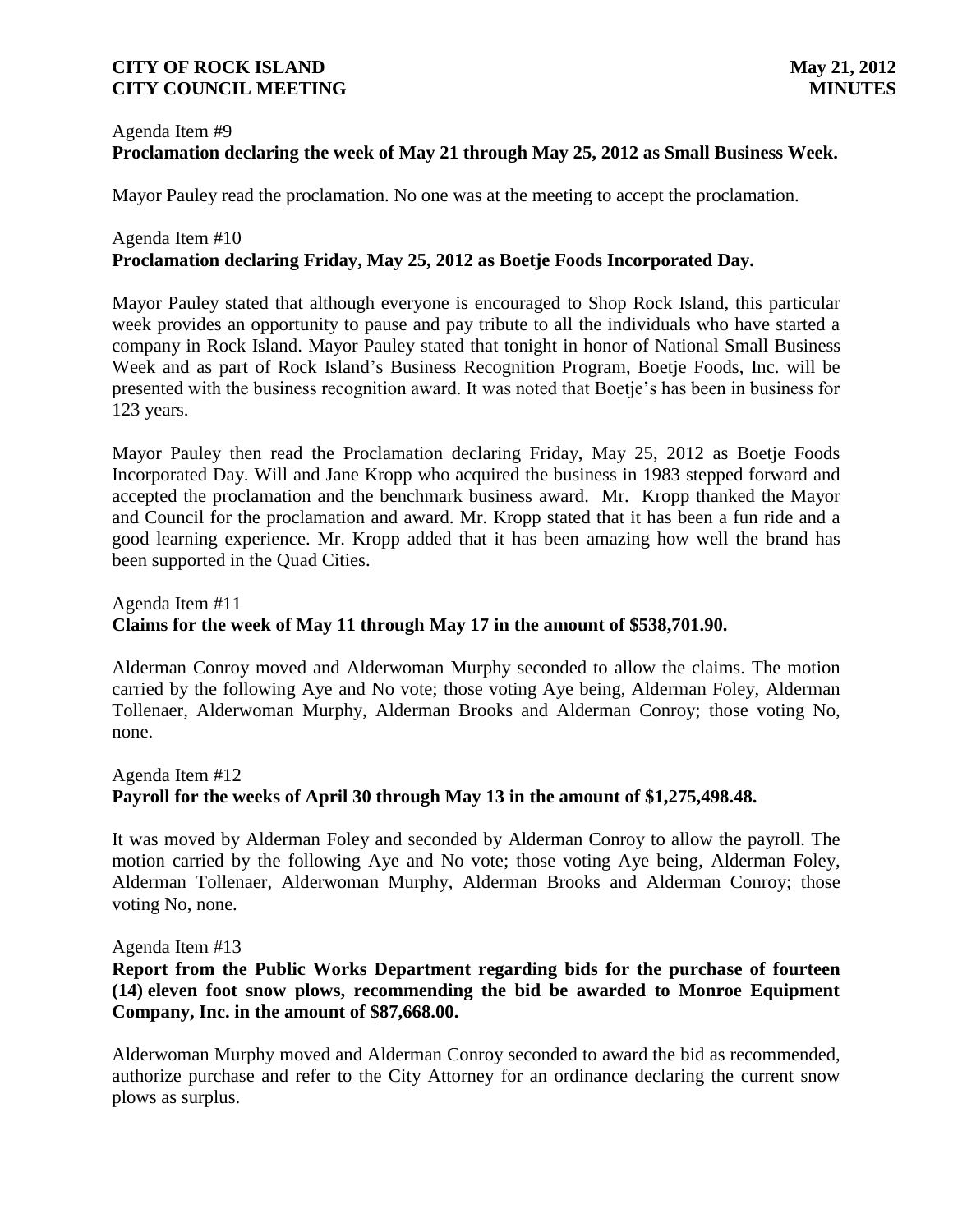Discussion followed. Alderman Conroy inquired as to what is wrong with the snow plows that they need to be refurbished.

Public Works Director Bob Hawes stated that they are scheduled to replace the actual trucks on a 20 year cycle probably every 10 years. Mr. Hawes stated that the trucks are about 12 years old. Mr. Hawes added that they eventually have metal fatigue and they get very brittle.

After discussion, the motion carried by the following Aye and No vote; those voting Aye being, Alderman Foley, Alderman Tollenaer, Alderwoman Murphy, Alderman Brooks and Alderman Conroy; those voting No, none.

#### Agenda Item #14

# **Report from the Board of Local Improvements regarding a Special Assessment Ordinance for improvements to 35th Street from 14th Avenue to 18th Avenue.**

It was moved by Alderman Conroy and seconded by Alderman Foley to consider, suspend the rules and pass the ordinance.

Discussion followed.

Mr. Ed Schroeder of 1530 35<sup>th</sup> Street stepped forward. Mr. Schroeder stated that he walked the neighborhood and got signatures basically stating that the residents are not in agreement; the neighborhood thinks that the roads are in good condition and there are many other roads in greater need of repair than 35<sup>th</sup> Street. Mr. Schroeder then presented Council with a petition of those signatures. Mr. Schroeder further discussed this issue as it related to criteria used to make this decision in regards to resurfacing this road. Mr. Schroeder commented that the assessment is approximately \$1,900.00 per resident and that is a burden, and that is on top of the property taxes. It was noted that no other City in the area has special assessments. Mr. Schroeder reiterated that their road is in good shape and the residents do not want the special assessment.

Alderman Conroy stated that he tried to eliminate the special assessments five years ago due to a street being redone in the southwest area. Alderman Conroy had concerns that people that have already bought the street last year are paying this money, and to just drop it off is not fair to the people that have already paid it, but paying it is not fair either. Alderman Conroy indicated that some streets are fixed now before they get to the dilapidated point to where they have to be completely redone. Alderman Conroy added that it is less expensive to fix a road, maintain it and get it where it needs to be rather than fix one that is completely dilapidated. Alderman Conroy suggested that Council possibly look at a different method. Alderman Conroy further discussed this issue.

Alderman Tollenaer stated that they have 80% of signatures and Council would not force them to spend the money on the road.

Alderwoman Murphy stated that the issue is the special assessment process and agreed that the special assessments need to be eliminated.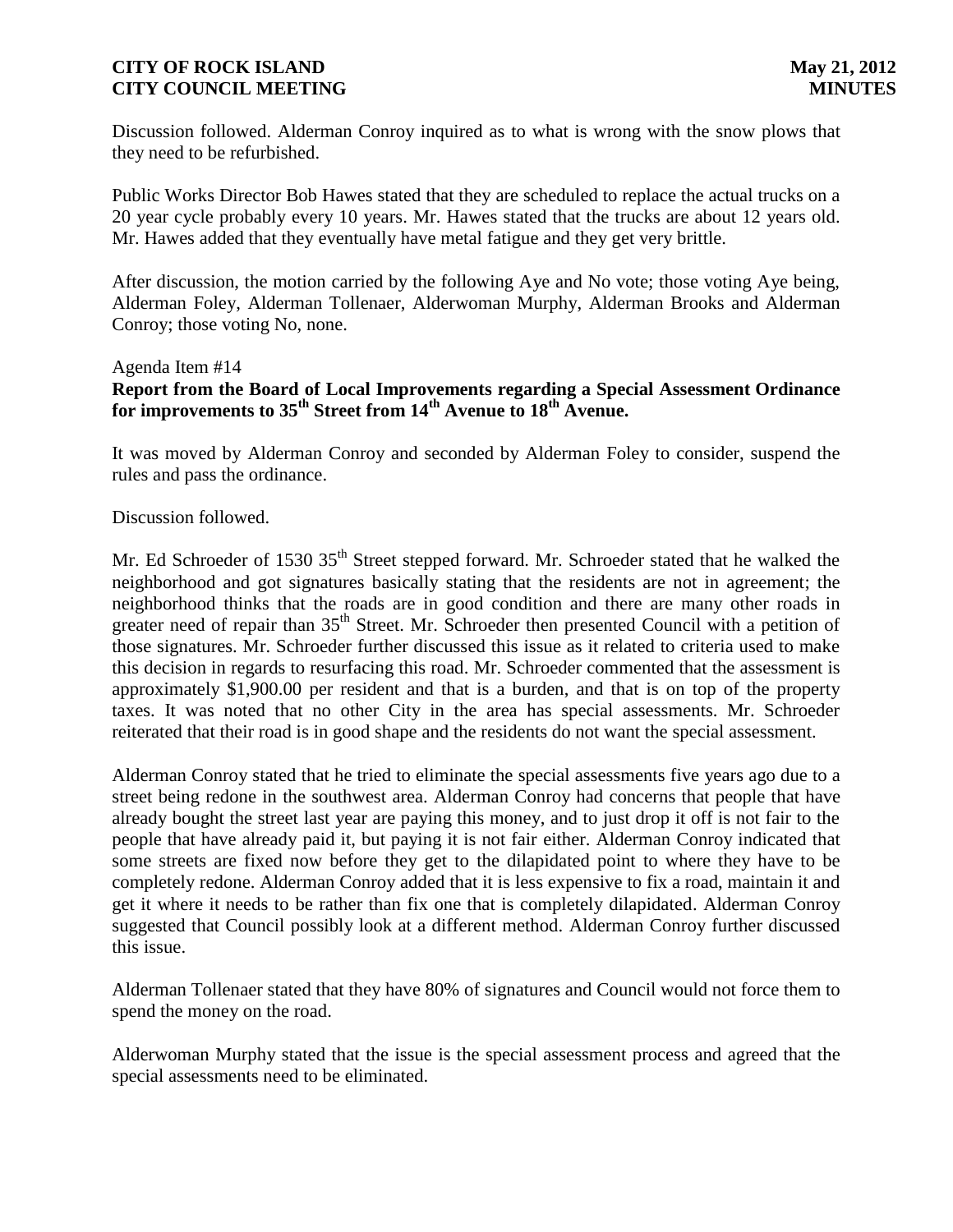After more discussion, Alderman Foley withdrew his second to the motion. Mayor Pauley inquired as to whether there was a second to the motion. With no second to the motion, the motion died for lack of a second.

#### Agenda Item #15

# **Report from the Board of Local Improvements regarding a Special Assessment Ordinance for improvements to 44th Street from 41st Avenue Court to Blackhawk Road**.

Alderwoman Murphy moved and Alderman Foley seconded to consider, suspend the rules and pass the ordinance.

Discussion Followed. Alderwoman Murphy stated that Alderman Austin had a meeting with the residents of the neighborhood and they were in agreement for repairing the street and doing the work.

Alderman Tollenaer inquired as to whether there was something special in regards to this assessment. Mayor Pauley stated that all of the property owners are agreeing to split the difference.

City Attorney Ted Kutsunis advised that the road in question is the only way in and out of the neighborhood for all of the residents. City Attorney Kutsunis added that it was decided with the assessment that it could be done this way; everyone is in agreement and everyone will pay \$275.00 over 10 years.

After more discussion, the motion did not carry, it failed by the following Aye and No vote; those voting Aye being, Alderman Foley, Alderwoman Murphy, Alderman Brooks and Alderman Conroy; those voting No, Alderman Tollenaer.

Mayor Pauley stated that this item cannot pass because it has to have five votes.

At this time, Alderman Conroy moved to consider the ordinance and Alderman Foley seconded. The motion carried with the Ayes prevailing.

Note: Agenda Item #15 will come back to Council for a second reading on June 4, 2012.

#### Agenda Item #16 **Report from the Board of local Improvements regarding a Special Assessment Ordinance for improvements to 37th Avenue, east of 44th Street**.

It was moved by Alderman Conroy and seconded by Alderman Foley to consider the ordinance. The motion carried by the following Aye and No vote; those voting Aye being, Alderman Foley, Alderwoman Murphy, Alderman Brooks and Alderman Conroy; those voting No, Alderman Tollenaer.

Note: Agenda Item #16 will come back to Council for a second reading on June 4, 2012.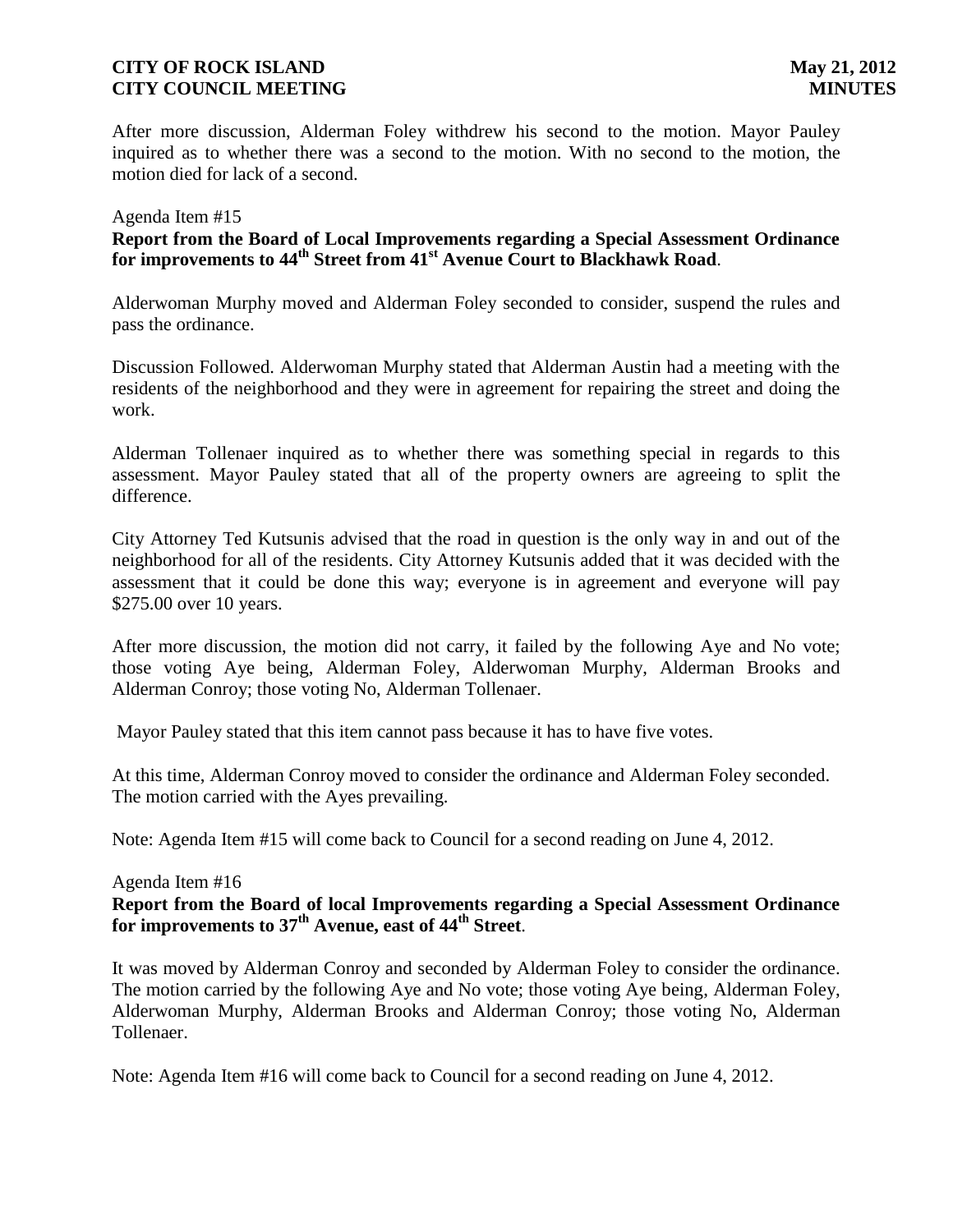#### Agenda Item #17

### **Report from the Traffic Engineering Committee regarding a request for the installation of a handicapped parking space at 2534 15th Street Court**.

Alderman Foley moved and Alderwoman Murphy seconded to approve the request as recommended and refer to the City Attorney for an ordinance. The motion carried by the following Aye and No vote; those voting Aye being, Alderman Foley, Alderman Tollenaer, Alderwoman Murphy, Alderman Brooks and Alderman Conroy; those voting No, none.

#### Agenda Item #18

#### **Report from the Traffic Engineering Committee regarding a request to ban parking in front of the home at 2514 20th Avenue**.

It was moved by Alderman Tollenaer and seconded by Alderwoman Murphy to approve the request as recommended and refer to the City Attorney for an ordinance.

Discussion followed. Alderman Conroy inquired as to why they didn't want parking in front of  $2514 20$ <sup>th</sup> Avenue.

Alderman Tollenaer stated that they are afraid that the sanitary sewer line will be crushed; it is a low curb and people are parking on that boulevard all of the time. Alderman Conroy stated that out of the whole block, one house doesn't want parking in front of it.

Mayor Pauley stated that they came to Council before and wanted the whole block, but couldn't get enough signatures. Now, the gentleman has come back to Council and wants no parking just in front of his yard.

After more discussion, the motion carried with three (3) Aldermen voting Aye and two (2) Aldermen voting No.

#### Agenda Item #19

**Report from the Traffic Engineering Committee regarding a neighborhood petition**  requesting the removal of the residential parking zone on 23<sup>rd</sup> Street between 5<sup>th</sup> and 6<sup>th</sup> **Avenues.**

Alderman Brooks moved to not approve the request and Alderman Conroy seconded.

Discussion followed.

Mayor Pauley clarified that the request was for the removal of the residential parking and Alderman Brooks motioned to leave the residential parking as is for now.

Alderman Brooks advised that this issue has come up before when the residents on the street were complaining about the church congregation parking in front of their homes. Alderman Brooks stated that the residents then wanted no parking signs. It was noted that the Church would then come before Council to request permission for parking for special events. Alderman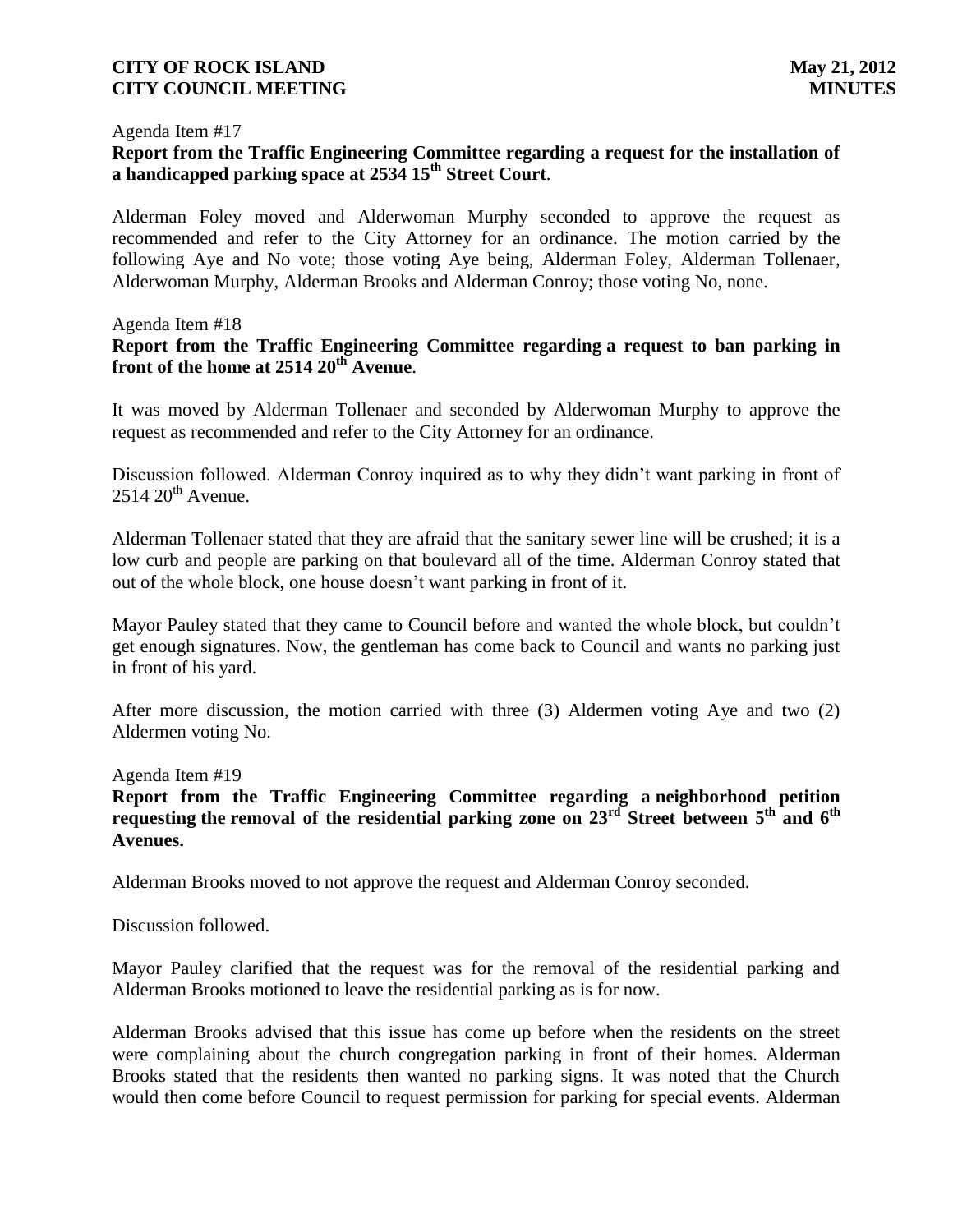Brooks advised that now, the Church has invested money and bought property so they can have parking so that they don't have to worry about this issue reoccurring. Alderman Brooks stated that for the residents to come back now and suggest to take parking off is not going to remedy the parking situation.

Alderman Foley inquired to Pastor Willie E. Jones of the People's Missionary Baptist Church as to whether the church bought two properties to the north. Pastor Jones responded that they bought one property to the north and one property to the east and that is where the parking would be.

Alderman Foley stated that he was disappointed that the gentleman requesting to remove the parking wasn't at the Council meeting. Alderman Foley stated that he supported the church.

Public Works Director Bob Hawes stated that the recommendation from the Traffic Engineering Committee is to eliminate the permit parking. Mr. Hawes added that the recommendation is to get rid of the ordinance then it would be open parking.

After discussion, Alderman Conroy removed his second and Alderman Brooks removed his first.

Alderman Brooks then moved to approve the request and refer to the City Attorney for an ordinance. The motion carried by the following Aye and No vote; those voting Aye being, Alderman Foley, Alderman Tollenaer, Alderwoman Murphy, Alderman Brooks and Alderman Conroy; those voting No, none.

#### Agenda Item #20

# **Report from the Mayor regarding reappointments to the Planning Commission, Board of Zoning Appeals and Electric Code Board of Appeals.**

It was moved by Alderman Tollenaer and seconded by Alderwoman Murphy to approve the reappointments as recommended. The motion carried by the following Aye and No vote; those voting Aye being, Alderman Foley, Alderman Tollenaer, Alderwoman Murphy, Alderman Brooks and Alderman Conroy; those voting No, none.

 Michael Creger, David Levin, Norman Moline and Berlinda Tyler-Jamison were reappointed to the Planning Commission for three year terms expiring on April 30, 2015.

 Faye Jalloh was reappointed to the Board of Zoning Appeals for a five year term expiring on April 30, 2017.

Randy Tacey, Jeff Thomas and Harlan King were reappointed to the Electrical Code Board of Appeals for three year terms expiring on April 30, 2015.

#### **Agenda Item #21**

**Report from the City Clerk regarding an application from Christian Care and the Fellowship of Christian Athletes requesting to hold a 5K Road Race on Saturday, June 2, 2012 beginning at 8:00 am**.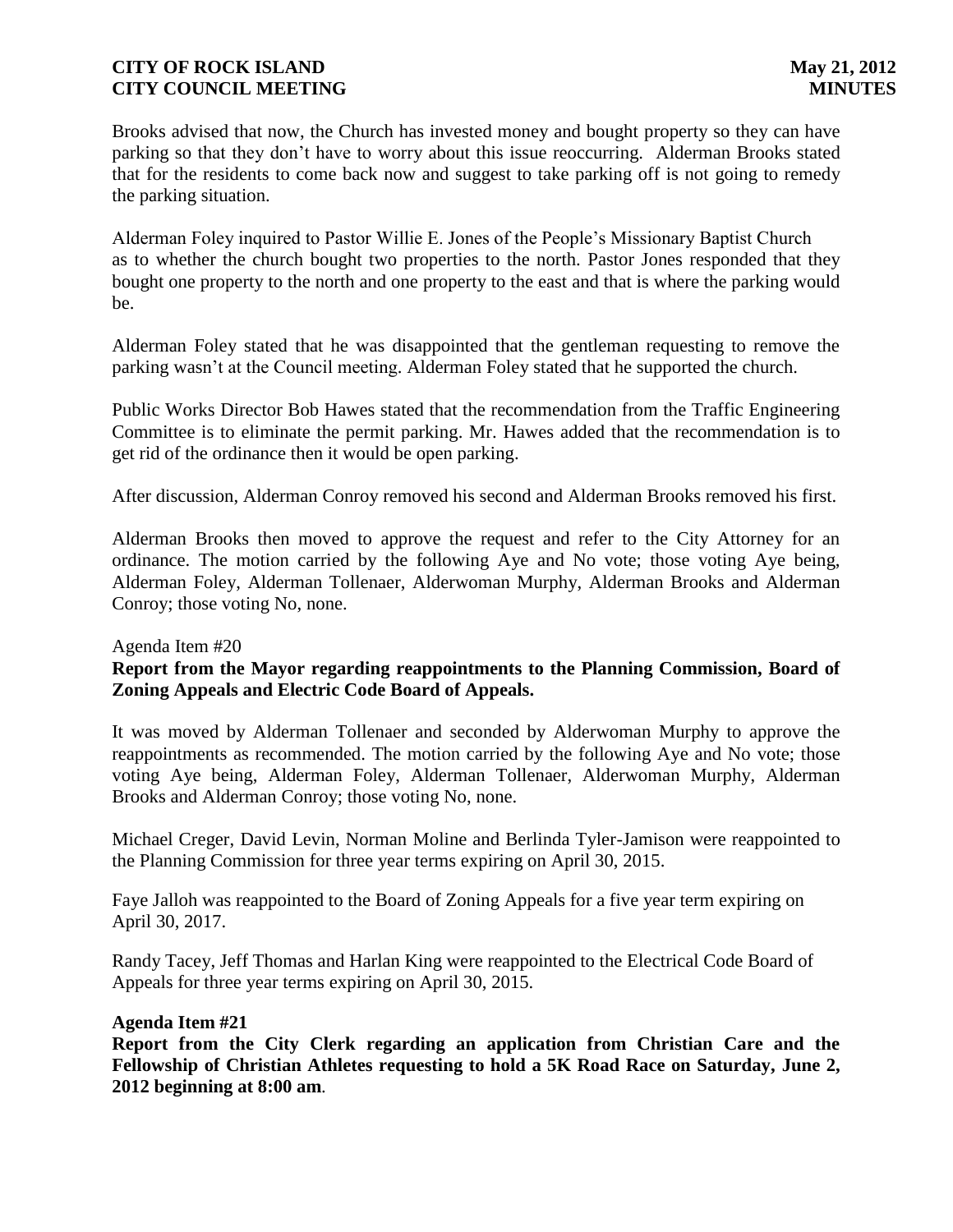Alderwoman Murphy moved and Alderman Foley seconded to approve the event as recommended. The motion carried by the following Aye and No vote; those voting Aye being, Alderman Foley, Alderman Tollenaer, Alderwoman Murphy, Alderman Brooks and Alderman Conroy; those voting No, none.

#### Agenda Item #22 **Other Business**

Alderman Conroy reminded everyone that the pool (Whitewater Junction) will be opening this weekend. Alderman Conroy added that it is a heated pool. Alderman Conroy stated that the Downtown Criterium will also be held this weekend and it is a lot of fun. Alderman Conroy stated that two great things are happening in the City of Rock Island and hoped that people would take part in both of them.

Alderman Foley stated that he has participated in the bike races for six years. Alderman Foley added that for the racers, it is great to see the spectators out there; the racers do appreciate it.

Alderwoman Murphy reminded everyone that on Thursday at 6:00 pm, the Rock Island Public Library will be having their OverDrive e-book classes. It was noted that one can learn how to download books and audio books. Alderwoman Murphy indicated that these demonstrations are free, open to the public and no registration is required.

Alderwoman Murphy stated that it is National Emergency Medical Services Week (EMS). Alderwoman Murphy advised that the Rock Island Fire Department responds to over 3,500 EMS calls every year. It was noted that they have 44 paramedics, one pre-hospital registered nurse, 12 EMT's and two advanced lifesaving ambulances.

Alderwoman Murphy reminded everyone to Shop Rock Island. Alderwoman Murphy commented on the businesses in Rock Island that sell paint. Alderwoman Murphy advised everyone that for their painting needs, shop local at Keim's Paint Center at 46<sup>th</sup> Avenue and 44<sup>th</sup> Street, M & M Hardware at  $14<sup>th</sup>$  Avenue and 38<sup>th</sup> Street and Handy True Value at  $14<sup>th</sup>$  Avenue and 30<sup>th</sup> Street. Alderwoman Murphy encouraged everyone to shop local; Shop Rock Island.

Rick Stevenson of 3529  $12<sup>th</sup>$  Avenue stepped forward. Mr. Stevenson voiced concerns in regards to Old Lincoln School. Mr. Stevenson stated that it is an elaborate building and suggested that Council consider saving the building. Mr. Stevenson further discussed this issue.

#### Agenda Item #23 **No Executive Session.**

An Executive Session was not held.